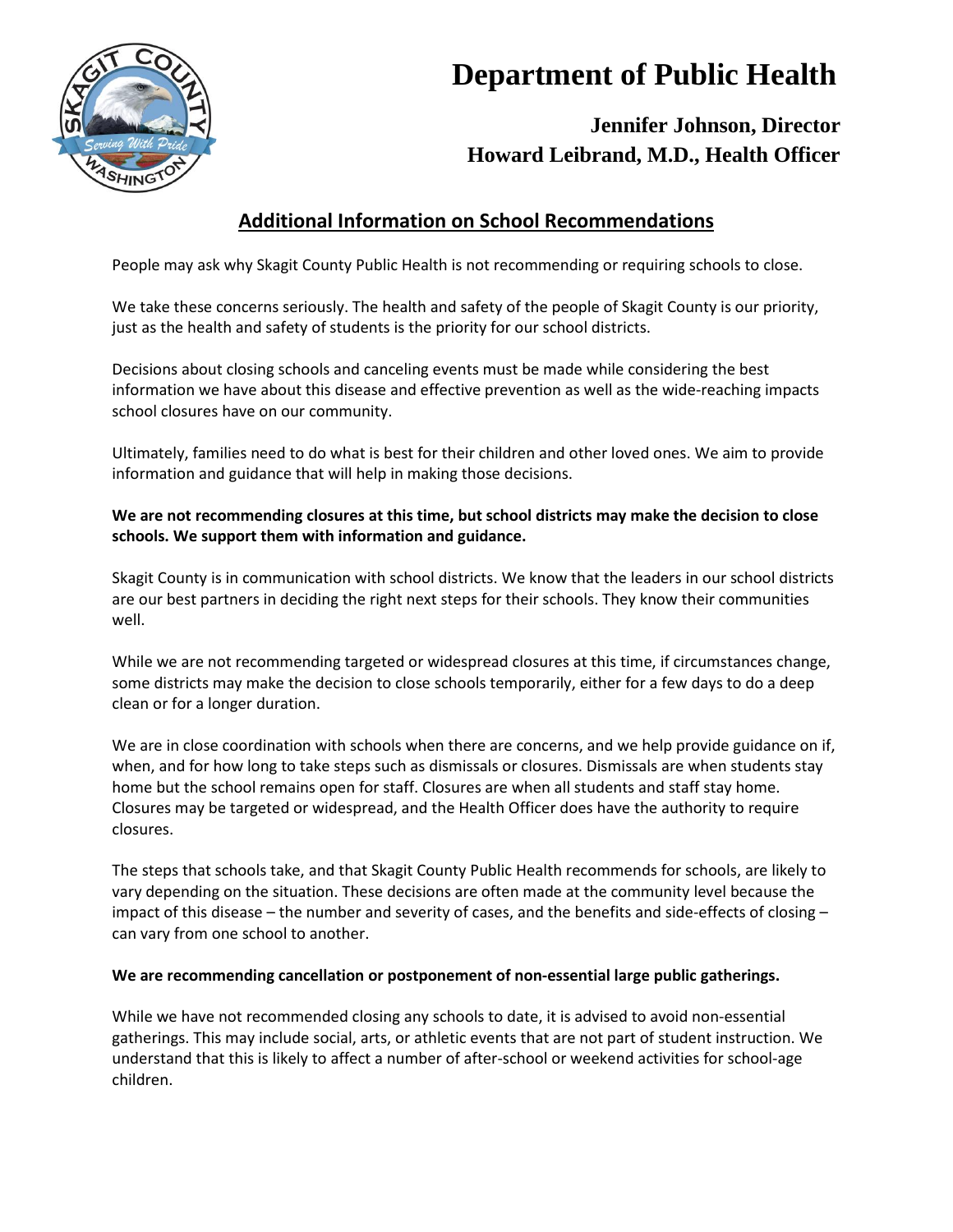Education is not a non-essential gathering. In fact, continuity of education is extremely important. Our guidance does not recommend cancellation or postponement of essential gatherings, and we are urging people to weigh the benefits of or need for a gathering against the risk of spreading disease. The larger the gathering and the closer the contact, the higher the risk.

#### **Recommendations may change.**

The fact that we are not currently recommending school closures does not mean we won't in the future. This is a long-term response effort. Recommending closures prematurely can create hardship if schools need to close in the future. Unnecessary or prolonged closures are disruptive to education and to families with school-age children who cannot work from home and/or do not have reliable child care. It is important that we time interventions to be most effective while minimizing negative impacts on the community.

In the event of school closures, you can expect communication directly from your school district. If the Health Officer recommends or requires widespread school closures, that will be communicated to our school districts and announced to the public promptly.

#### **COVID-19 has similarities to respiratory illnesses like the flu, but differs in its impact on kids.**

We've emphasized that the same prevention steps you take for flu are effective for COVID-19.

This list is important. That's why we keep repeating it.

- Wash hands frequently with warm water and soap, scrubbing all over your hands for at least 20 seconds.
- Stay home and away from others if you are ill. If you or your child has symptoms like cough, fever and/or difficulty breathing, the ill person should stay away from work, school or other activities.
- Avoid close contact with people who you know are ill or who are actively coughing or sneezing.
- Clean and disinfect the surfaces you touch most in your home or workplace. Follow instructions on the product label of the disinfectant you are using. The same disinfectants used in routine cleaning procedures are generally effective against human coronaviruses. Check the label to make sure the product is registered with the EPA and effective against human coronaviruses.
- Keep your hands away from your eyes, nose and mouth.

While young children are considered a high-risk group for severe complications from the flu, they do not appear to be a high-risk group for severe complications from COVID-19. High-risk groups for COVID-19 include: people age 60 or older, people with an underlying medical condition like heart or lung disease, people who have weakened immune systems, or people who are pregnant. This is why CDC guidelines typically used for pandemic influenza are being adjusted slightly.

#### **School closures or dismissals have wide-reaching impacts in the community**

Closures can be effective in reducing the spread of disease. However, how effective a closure will be needs to be weighed against the impacts it causes.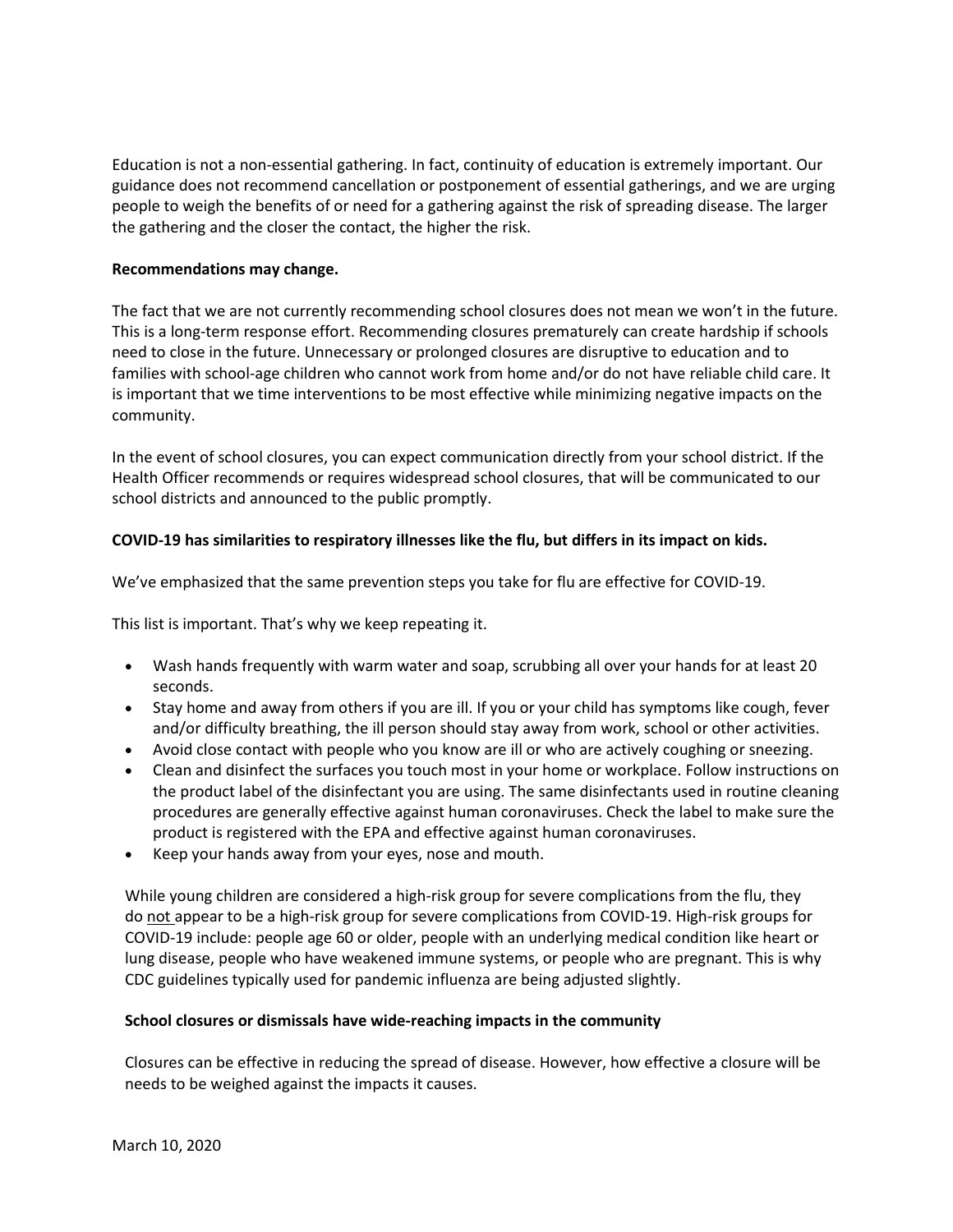When schools close, education is disrupted. Closures create challenges for high school seniors working toward graduation, teachers with carefully planned lessons who suddenly have fewer days to deliver them, and young children who are building foundational skills like literacy. School is also the safe place for many of our students who are living homeless or in unstable housing.

We've been asked about online or remote learning options as a way to maintain education during a dismissal or closure. This can be a useful tool, but it also assumes that students have access to computers, reliable internet, or other tools they need to participate in remote learning. Not all students have these resources, and unnecessary school cancellations can create or amplify inequities.

We defer to school districts on making plans for continuity of education. School closures may become necessary as part of this response effort, and we encourage districts to plan for learning options and to consider inequities.

School closures also impact families and workplaces. Though we are encouraging workplaces to allow employees to work from home if possible, not all jobs can be done remotely. Now is a good time for parents and guardians to make plans for child care in the event of school closures. However, we know that, realistically, not everyone has a readily available child care option, particularly if child care facilities close due to illness or because local schools are closing.

Closing schools could also create challenges for staffing essential services. Our first responders, emergency dispatchers, medical providers, and others who are crucial to this response effort, as well as other critical work, may not all have child care options in the event of prolonged school closures.

We also realize that many of our neighbors are living paycheck-to-paycheck and/or working multiple jobs. Staying home from work may not be feasible, and may jeopardize their housing status and ability to feed their family.

#### There is no certain timeline for when the number of cases of this disease will begin to level off or **decrease.**

According to the Centers for Disease Control and Prevention, large gathering cancellations or school dismissals can be recommended for 14 days or possibly longer if advised by local health officials. This is part of the guidance for schools with identified cases of COVID-19 in their community.

A two-week closure may help limit spread during that time, but there is no guarantee the virus will not spread after the school reopens. Schools have a commitment to educating students and cannot close indefinitely.

Skagit County Public Health is not saying that school closures won't be necessary at some point. Things are changing quickly, and our community is feeling those changes keenly. However, it is important that we time interventions like school closures so that they are most effective with the least amount of negative impact on the people of Skagit County.

Parents or guardians with questions about excusing absences should contact their school district for guidance. Questions about specific symptoms, care, or risks for their child should be directed to their health care provider. Please remember to call ahead before going to a clinic if you or your child has symptoms of respiratory illness like cough, fever or difficulty breathing.